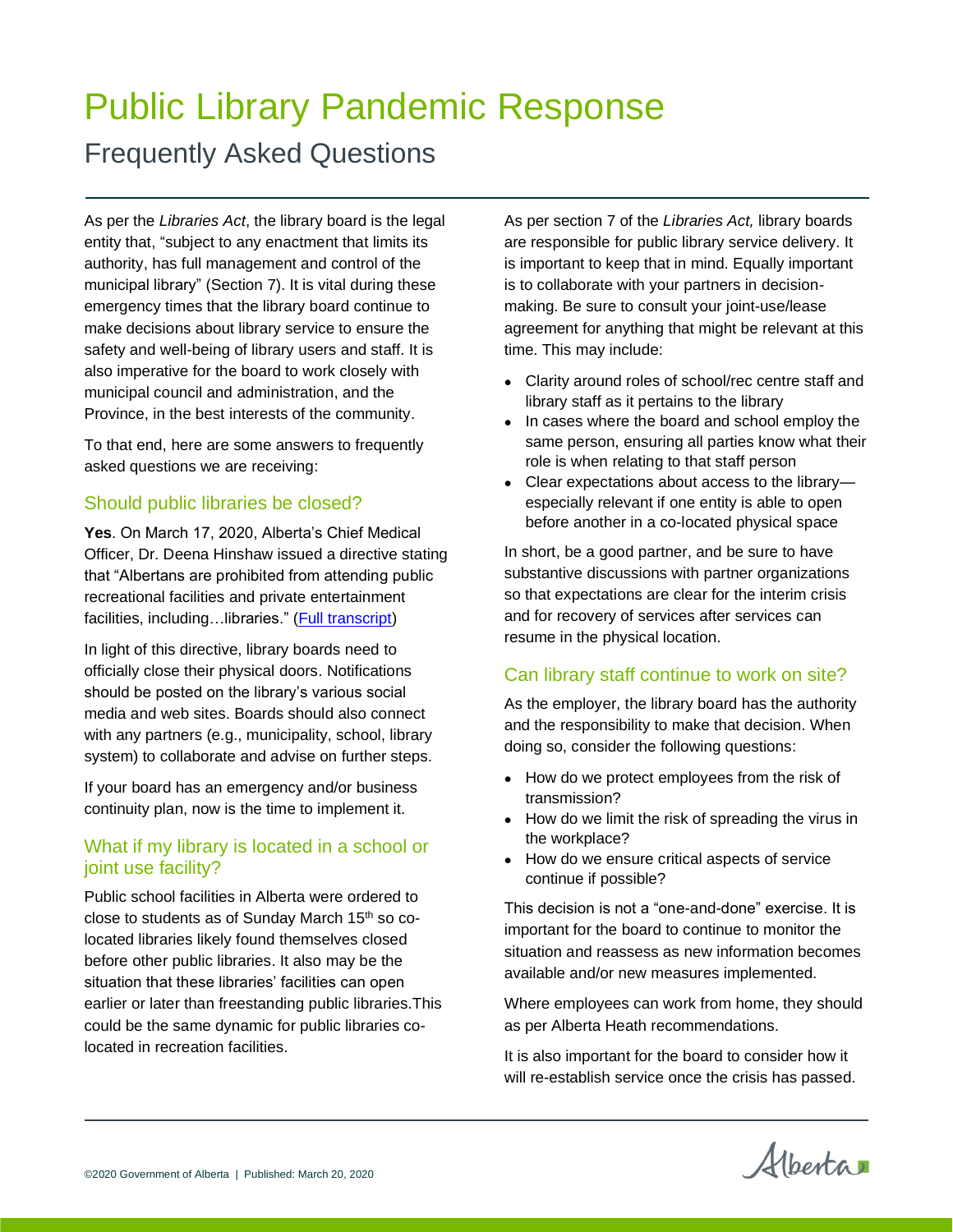# How should libraries handle paying staff during closure?

As the employer, the board is responsible for making this decision. If you have an agreement with the municipality to do payroll on your behalf, consult with them ASAP to ensure minimal disruption for staff.

Explore available support. In recent days, both the federal and provincial governments have introduced programs of support:

- Federal: [Economic response plan](https://www.canada.ca/en/department-finance/economic-response-plan.html)
- Provincial: [Supports for employers;](https://www.alberta.ca/covid-19-support-for-employers.aspx) [supports for](https://www.alberta.ca/covid-19-supports-for-albertans.aspx)  **[Albertans](https://www.alberta.ca/covid-19-supports-for-albertans.aspx)**

## Can the library offer limited in-person service, such as service by appointment or schedule pick-ups?

As per the directive referenced above, the public are not permitted in the library—not even for limited time periods (like appointments).

At this time, most boards in Alberta have decided NOT to offer any in-person or physical service. Given the risks involved, the best practice would be to offer virtual services where possible (e.g., phone reference, IT support for e-resource access, and econtent).

Promote your library's available digital resources, and those offered by your regional library system, including those available to all Albertans through the provincial e-content suite:

- Pronunciator (language learning),
- PressReader (world newspapers),
- RB Digital Audiobooks,
- RB Digital Magazines,
- the *Read Alberta Ebooks Collection* (a partnership with the Book Publishers Association of Alberta) which includes the *Prairie Indigenous Ebook Collection* and
- electronic resources for the print-disabled through NNELS and CELA.

#### How can a library continue to support the community at this time?

Promote your library's available electronic resources and remote services. Ensure your library users are able to easily access those resources, either through your library's website or, if applicable, your regional library's website/catalogue.

Maintain a virtual presence in your community by continuing to communicate through your library's website and social media sites if you can.

The board should also be mindful of the needs of all residents of the community at this time, including those who may need additional supports to access virtual service, such as those with disabilities or with limited or no access to the internet (which may include remote Indigenous communities that boards have providing service with/for).

Patrons with print disabilities continue to have access to thousands of digital accessible-format items through both [NNELS](https://nnels.ca/) and [CELA.](https://celalibrary.ca/) If you are having trouble registering a patron for NNELS because you do not have access to your ILS, please contact NNELS directly at [support@nnels.ca](mailto:support@nnels.ca) or 1-888-848-9250 (option 5) to have them registered manually.

If possible, maintain some services such as reference or information services via telephone either by forwarding the library's number to another number or giving patrons an alternate phone number to call. Not everyone has a computer or internet access, so having alternative means of access to service is important. If you do this, it is best to have the phone answered by a human, not a machine. In a period of social distancing, personal contact on telephone or virtually is important.

#### Should library boards continue to meet?

Yes, when it is possible to do so safely. This will mean the board will be meeting remotely for the foreseeable future. Fortunately, there are a number of options available for online meetings such as Google Hangouts or Zoom.

Regardless of which tool is used, it is important for boards to continue to fill their role. Just because the physical location is closed does not mean the board's work ceases. In fact, this is a critical time for boards to be discussing options and future plans. The current situation remains fluid, with new developments occurring daily. Boards need to

Alberta